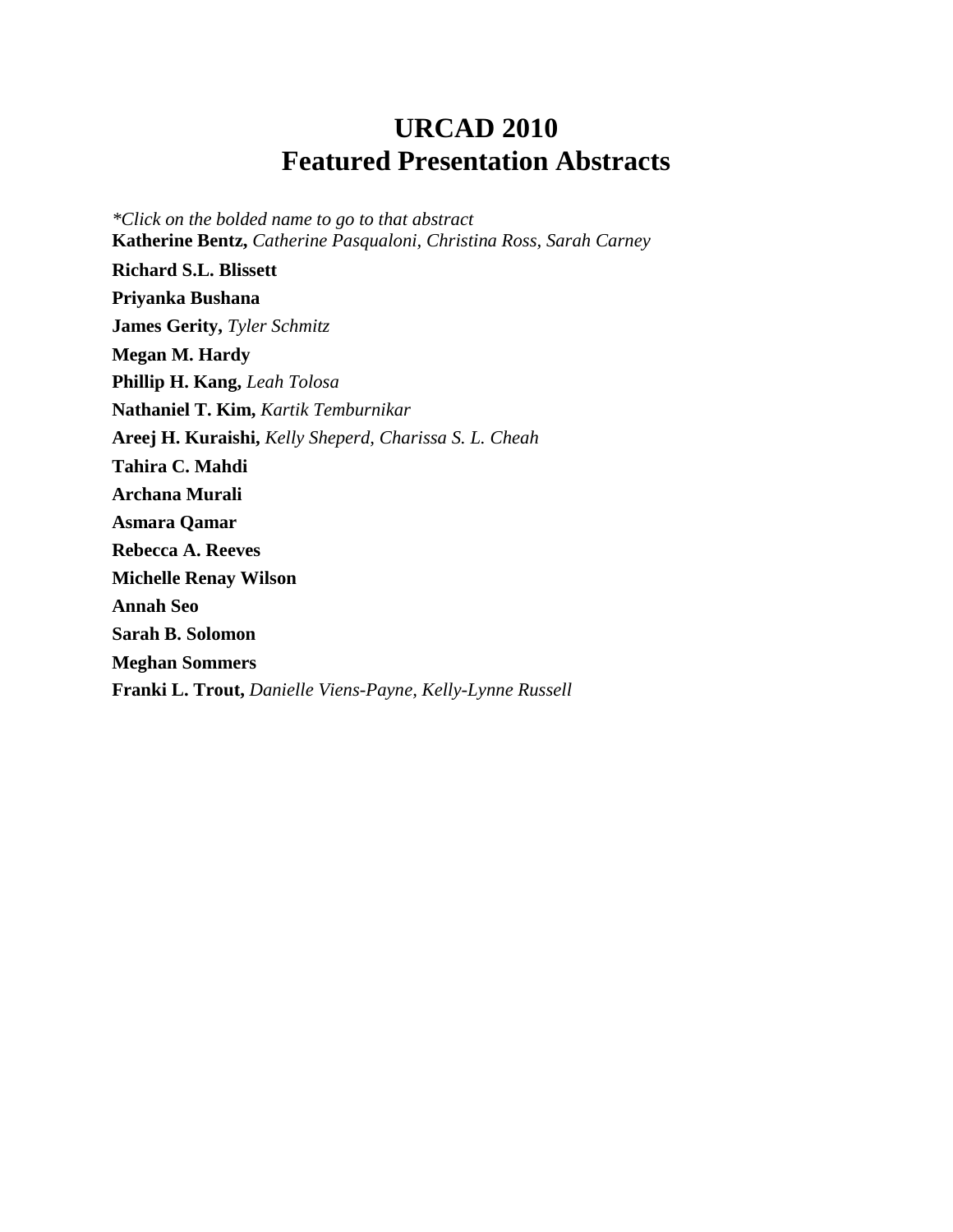#### <span id="page-1-2"></span>**Virtual Museum: Life as a Dance Franki L. Trout***,* **Danielle Viens-Payne, Kelly-Lynne Russell**

*Preminda S. Jacob, Associate Professor, Department of Visual Arts May Chang, Head of IT Services, Albin O. Kuhn Library*

The goal of this project was to apply the skills and techniques of a museum curator to create and install an art exhibition in a virtual space. Our exhibition explores the idea that dance is something in which everyone participates every

moment of every day and not just formal performance. The museum space is designed to resemble a dance studio with hardwood flooring, ballet barres, and floor length mirrors. Upon entering the vast room, visitors are placed in a space stereotypically reserved for only those individuals trained as "dancers." The lines between who is a dancer and who is not continue to blur as visitors must strain, bend, and stretch their bodies in different positions in order to view the various works of art placed throughout the exhibition. By placing this museum online, people from all over the world may visit our virtual exhibition and experience the concepts we present. Such virtual art museums make art and the artistic experience more globally accessible.

[\(Top\)](#page-0-0)

### <span id="page-1-1"></span>**No Development Without Girls: Gender, Development and Youth Associations in Mali**

**Sarah B. Solomon**

*Gloria Chuku, Associate Professor, Department of Africana Studies*



Feminist and development scholars have not adequately addressed the implications of youth activism in West Africa. Changing gender dynamics among Malian youth are generated and navigated in the context of youth associations. Girls in Mali are beginning to join and act as leaders in Malian youth associations. This phenomenon has countless implications for gender

dynamics in Mali, and it is contributing to increased numbers of women in the public sphere. The study is an attempt to represent the experiences of girls who participate in Malian youth associations, and to extrapolate the significance of these experiences. Thirty-one interviews were conducted with members of ten youth associations. Interviewees were mostly young Malian women who were currently participating in youth associations or had participated in the past. Youth associations in Mali are shaping future leaders, mobilizing youth to be active in public life and raising awareness about vital issues facing the country. Focusing attention on Malian youth associations reveals how gender and youth activism are both relevant within development discourse. [\(Top\)](#page-0-0)

#### <span id="page-1-0"></span>**Spatial Dynamics of the Eastern Mud Turtle** *Kinosternon subrubrum* **in a Freshwater Tidal Marsh Rebecca A. Reeves**

*Christopher Swarth, Sanctuary Director, Jug Bay Wetlands Sanctuary Christopher M. Swan, Associate Professor, Department of Environmental Science*

The Eastern Mud Turtle (*Kinosternon subrubrum*) is a small, semi-aquatic turtle native to the Eastern United States. Relatively little is known about the movement patterns or home ranges of these turtles. Previous studies have focused on seasonal movements or have studied home ranges in space-limited environments, such as small farm ponds. This study examined Mud Turtle home ranges in a large, freshwater tidal marsh using radio telemetry data from two consecutive activity seasons to determine whether or not home range size is a function of habitat availability. Our findings, using the minimum convex polygon analysis, indicated that the average home range size for mud turtles in



this environment was well over the previously published estimate of 0.05 hectares. Males have a larger average home range size than females, however there were no statistically significant differences in male and female home

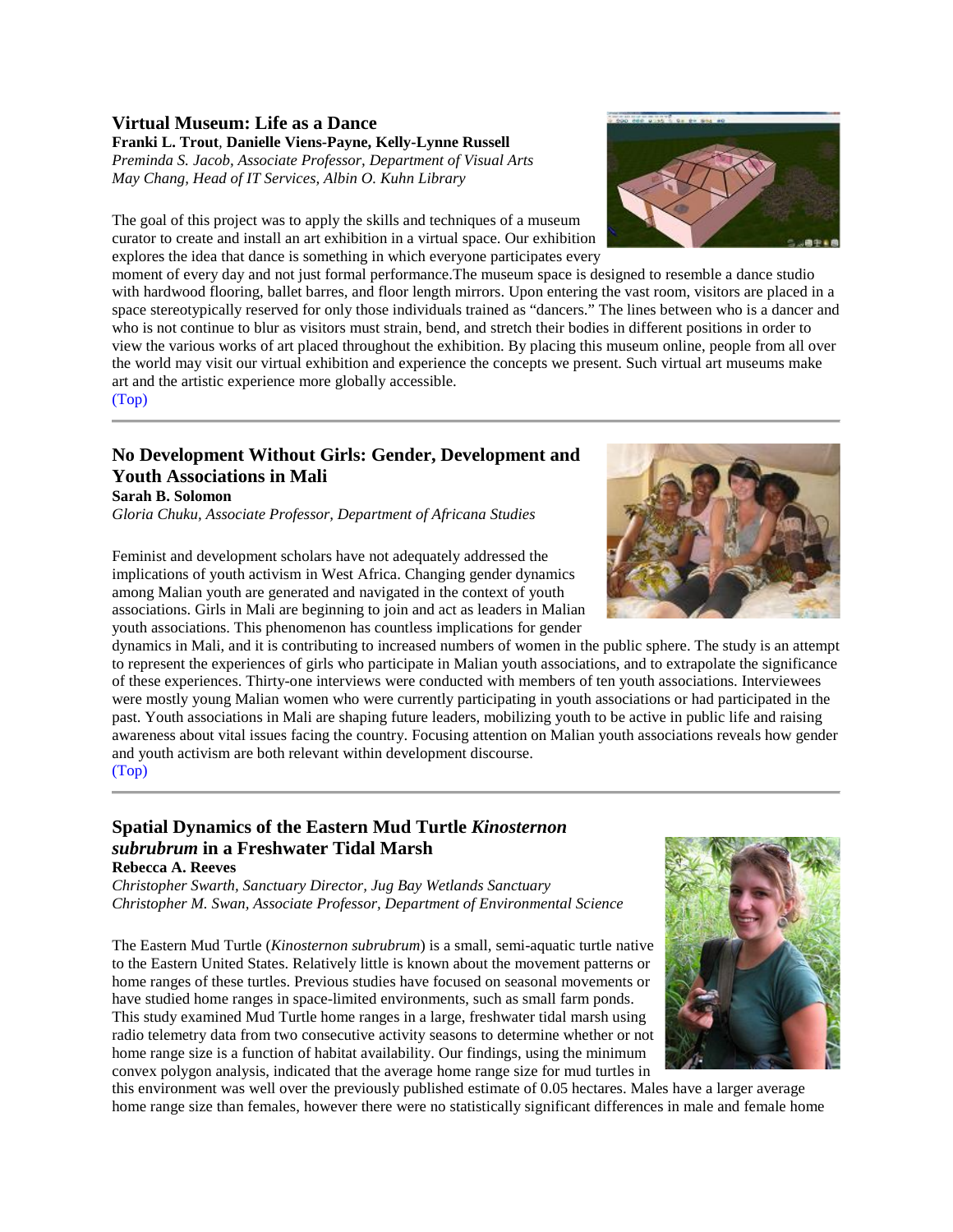range size. Males also tended to disperse farther from their winter hibernacula, in riparian meadows and forests, than females did to reach their activity season home ranges. More study is necessary to clarify these trends and to reduce variation in the data since this information will be of value in future conservation and land-use decisions. [\(Top\)](#page-0-0)

#### <span id="page-2-1"></span>**Isolation and Characterization of Mutations in Ribosomal Proteins L4 and L22 that Confer Ketolide Resistance Asmara Qamar**

*Janice M. Zengel, Senior Research Scientist, Department of Biological Sciences*

Extended domains of ribosomal proteins L4 and L22 penetrate into the core of the large ribosomal subunit and contribute to the narrowest region of the peptide exit tunnel. Several types of antibiotics, including macrolides and ketolides, interact with the tunnel, and mutations in L4 and L22 have been shown to confer resistance to these antibiotics. The novel ketolide antibiotic

Cethromycin is currently undergoing development for the treatment of community-acquired pneumonia and biodefense pathogens, and is considered more potent than macrolides, possibly because it makes more contact points: in addition to 23S rRNA domain V, it also makes contacts with domains II and IV. This study aims to isolate and characterize E. coli strains with mutations in L4 and L22 by selecting for growth on Cethromycin. Currently, eight mutants have been isolated, six of which are novel; three of the latter display out-of-frame deletions that are predicted to eliminate a majority of the L22 protein. Additional mutants are also being generated through QuikChange mutagenesis. The growth rate and degree of antibiotic resistance of these mutants will be assayed, as well as the mutant ribosome's binding affinity to Cethromycin. By characterizing antibiotic resistant mutants, this project hopes to shed additional light on mechanisms of ribosomal protein-mediated antibiotic resistance. [\(Top\)](#page-0-0)

## <span id="page-2-0"></span>**Small Molecule Inhibitor of Anti-Apoptotic Proteins, ABT-737, in Glioblastoma Multiforme Stem Cells**

#### **Priyanka Bushana**

*Gary Gallia, Assistant Professor, Department of Neurosurgery, Johns Hopkins University Avadhut Joshi, Post-Doctoral Fellow, Department of Neurosurgery, Johns Hopkins University*

Glioblastoma Multiforme (GBM) is the most common and aggressive form of

intracranial malignancies. Median patient survival remains at less than 15 months despite aggressive surgical, chemotherapeutic, and radiotherapeutic treatments. In this study, we hypothesized that part of GBMs' resistance to chemotherapeutics can be attributed to their high expression of anti-apoptotic proteins of the Bcl-2 family; therefore, targeting Bcl-2 would increase sensitivity of GBM cells to chemotherapy. To follow up on this hypothesis, we assessed the levels of Bcl-2 family proteins in GBM cell lines. We were able to conclude that Bcl-2 family proteins were significantly increased in GBMs grown as oncospheres as opposed to adherent serum-grown cell lines. Following these trials, we measured the efficacy of ABT-737, a small molecule inhibitor of these proteins. In addition, we tested the effects of ABT-737 in combination with receptor tyrosine kinase (RTK) inhibitors. The results were in accordance with our observations, as the ABT-737 treatment inhibited the GBM stem cells, but had little effect on the adherent cell lines. Furthermore, combination therapy demonstrated that sunitinib and ABT-737 synergistically inhibited GBM stem cells. These observations suggest that Bcl-2 can be targeted in GBM stem cells and warrants further investigation of ABT-737 in preclinical animal models. [\(Top\)](#page-0-0)



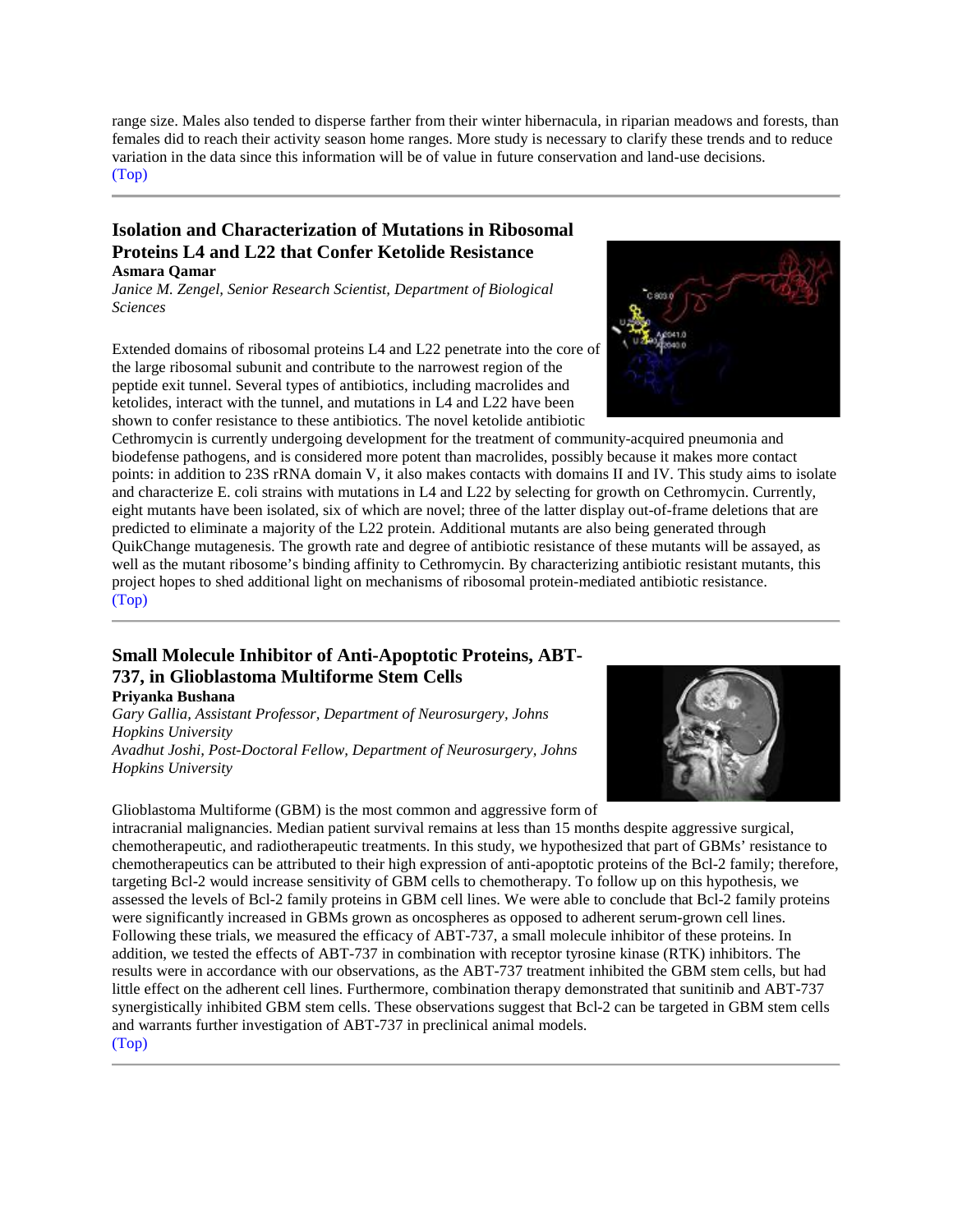#### **Deconstructing the Nerd: Visual Acuity and Need for Cognition in Adults Tahira C. Mahdi**

<span id="page-3-0"></span>*Shawn M. Bediako, Assistant Professor, Department of Psychology*

The classic definition of a "nerd" is very consistent with what psychologists suggest are characteristics of a person who is high in need for cognition – an enjoyment of and participation in effortful cognitive activities. For example, people who wear glasses or conspicuous corrective lenses fit the stereotype of such individuals who have been portrayed in popular media as conscientious and prone to engage in esoteric pursuits. However, there is very little research examining the relation between personality traits (e.g., "nerdiness") and physical characteristics (e.g., quality of vision). In the current study, a sample of 80 adults varying in age, educational background, and quality of vision, completed a brief demographic survey, the Need for Cognition Scale, a measure of visual acuity, and two perceptual tasks. We examined the relationship between visual acuity and need for cognition and explored whether this relationship was mediated by age or level of education. We expected that individuals who were nearsighted would possess a higher need for cognition compared to those who were not. The results of this study hold several implications for educational settings and may also yield evidence that personality traits are uniquely related to physical characteristics.

[\(Top\)](#page-0-0)

## <span id="page-3-2"></span>**Male Breast Cancer: Three Portraits**

**Michelle Renay Wilson** *Calla Thompson, Assistant Professor, Department of Visual Arts*



My research combines documentary photographs of three male breast cancer survivors with theiritten narratives as a way to record the physical and psychological effects of male breast cancer. In 2009, according to the National Cancer Institute, men accounted for one percent, or 1,990, of all breast cancer cases in the United States. That same year the institute also

reported 440 male breast cancer deaths. Because of the relative rarity of breast cancer in men, some men delay discussing changes in their bodies with a physician. My research with three survivors, Robert Kaitz, Brandon Greening, and Dale Allen Crowley, extends the current dialogue that represents breast cancer as a female disease. I produced post-surgery portraits of shirtless male breast cancer survivors as well as photographs of the subjects involved in their daily lives. In addition to acting as a record of three men's struggles and triumphs, the images combined with written testimonies convey the importance of awareness and early detection as critical to long term survival.

#### [\(Top\)](#page-0-0)

#### <span id="page-3-1"></span>**Apontic, a Novel Regulator of the JAK/STAT Pathway in** *Drosophila* **Testis Archana Murali**

*Michelle Starz-Gaiano, Assistant Professor, Department of Biological Sciences*

Adult stem cells maintain their undifferentiated state through signaling networks present in their niche, and understanding these complex regulatory mechanisms will provide a major advancement in the field of stem cell

research. The *Drosophila* testis supports two stem cell populations, the germline stem cells (GSCs) and the cyst progenitor cells (CPCs). The GSCs undergo asymmetric divisions to produce the sperm. The GSCs and CPCs surround a cluster of somatic cells called the hub, which acts as the niche. The hub secrets a ligand, Unpaired, that activates the JAK/STAT pathway, which is responsible for maintaining both stem cell populations until they move away from the niche and begin differentiation. In previous research, we identified a novel regulator of the STAT pathway, Apontic *(*APT*),* in *Drosophila* ovaries and demonstrated that STAT turns on *apt*, which feeds back to

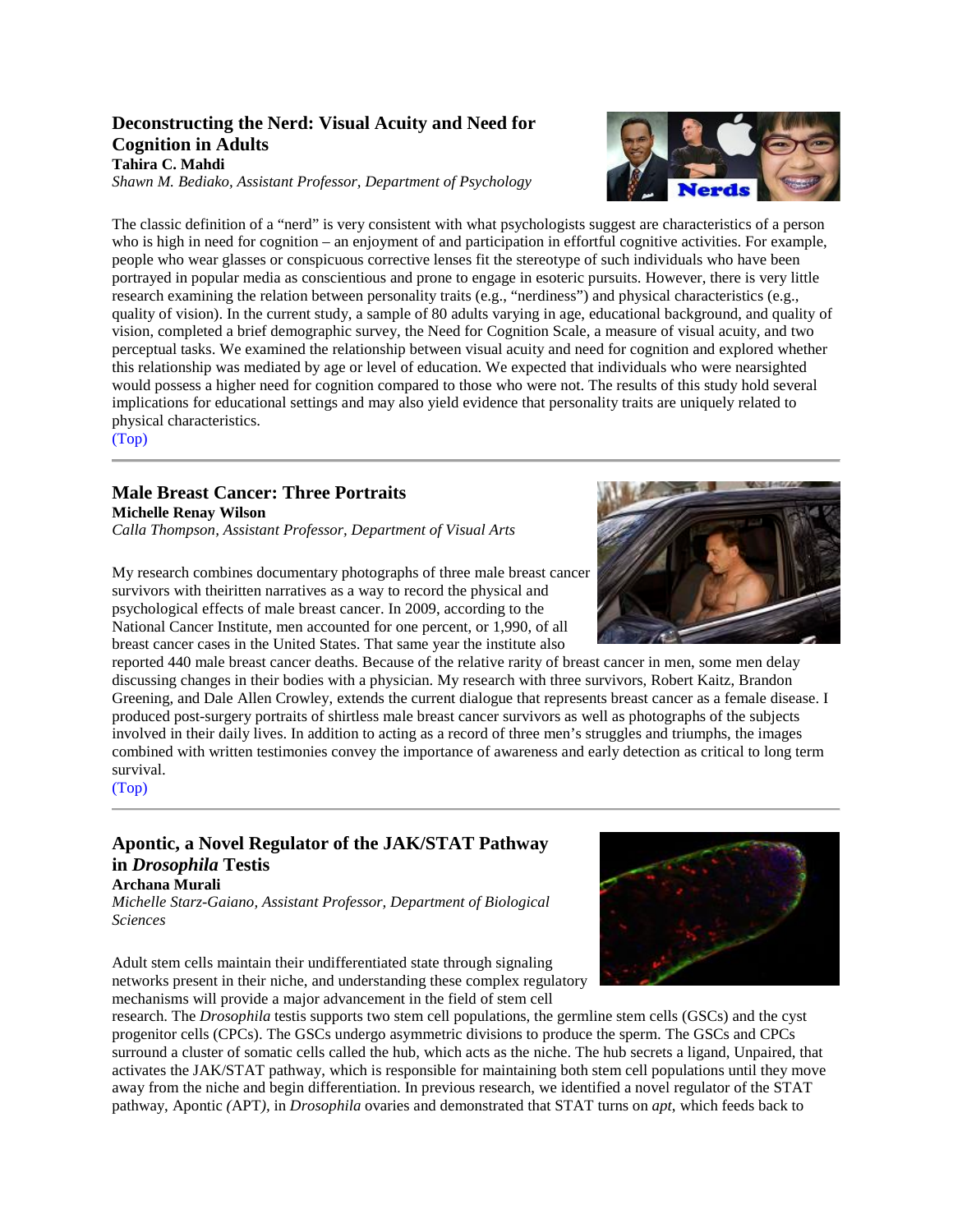inhibit STAT activity. In this study, we are testing whether this mechanism also occurs in testis. Consistent with our predictions, we have found that *apt* is expressed in the hub in high levels. Determination of whether *apt* is required for stem cell maintenance and if so, whether it acts independently or through one/more co-regulators such as SOCS, another negative regulator of STAT present in testis, is underway.

[\(Top\)](#page-0-0)

#### <span id="page-4-1"></span>**Extended Pyrimidine Nucleoside Analogues: Investigations into DNA Structure and Function Nathaniel T. Kim**, **Kartik Temburnikar**

*Ketherine Seley-Radke, Associate Professor, Department of Chemistry and BioChemistr*y

Watson and Crick's model of DNA is based on shape and hydrogen bonding complementarity and thereby limits deviation from the natural genetic alphabet, however the possibility of additional "letters" could prove beneficial for a variety of reasons. In conjunction with our studies of heteroexpanded purine analogues, we have introduced a heteroaromatic ring extension to the pyrimidine base, thereby increasing the aromatic surface area and



polarizability, and subsequently, increasing stacking effects. The normal hydrogen bonding motifs necessary for recognition and minor groove interactions are retained. Moreover, the heterocyclic extensions possess additional hydrogen bonding elements for exploring other helix interactions, which can provide further advantages for studying DNA structure and function. The DNA analogues were evaluated by incorporating them into oligonucleotides and monitoring their melting temperatures and florescence. More specifically, the extended pyrimidines offer enhanced characteristics for recognition by enzymes, making them interesting candidates to probe DNA and viral polymerases. In that regard, the synthesis and preliminary biological studies of these novel analogues will be presented herein.

[\(Top\)](#page-0-0)

## <span id="page-4-0"></span>**The Business of Marketing Preimplantation Genetic Screening**

#### **Richard S.L. Blissett**

*Andrea Kalfoglou, Assistant Professor, Department of Sociology and Anthropology*

Preimplantation Genetic Screening (PGS) is a reproductive technology that is often marketed to infertile couples to improve chances of pregnancy by transferring only viable embryos to the womb, but there is evidence showing that it may not be effective. In some clinics, PGS is offered to older women,



those with repeated IVF failure, and those with recurrent pregnancy loss, but many clinics believe that PGS should be used to screen all IVF embryos. In 2007, the Practice Committee of the American Society for Reproductive Medicine (ASRM) published a review of PGS studies and concluded that available evidence from studies of pregnancy outcomes does not support the use of PGS for any of the conditions discussed above. Other studies found that it may hurt chances of pregnancy. This could be due to any number of factors. Based on a comprehensive literature review and comparison to the basic principles of bioethics, I will argue that, until PGS is proven effective, it should only be offered in clinical trials where patients are not expected to pay for the experimental screening. Until then, there should be greater efforts to inform both patients and clinicians about the experimental nature and lack of efficacy of PGS.

[\(Top\)](#page-0-0)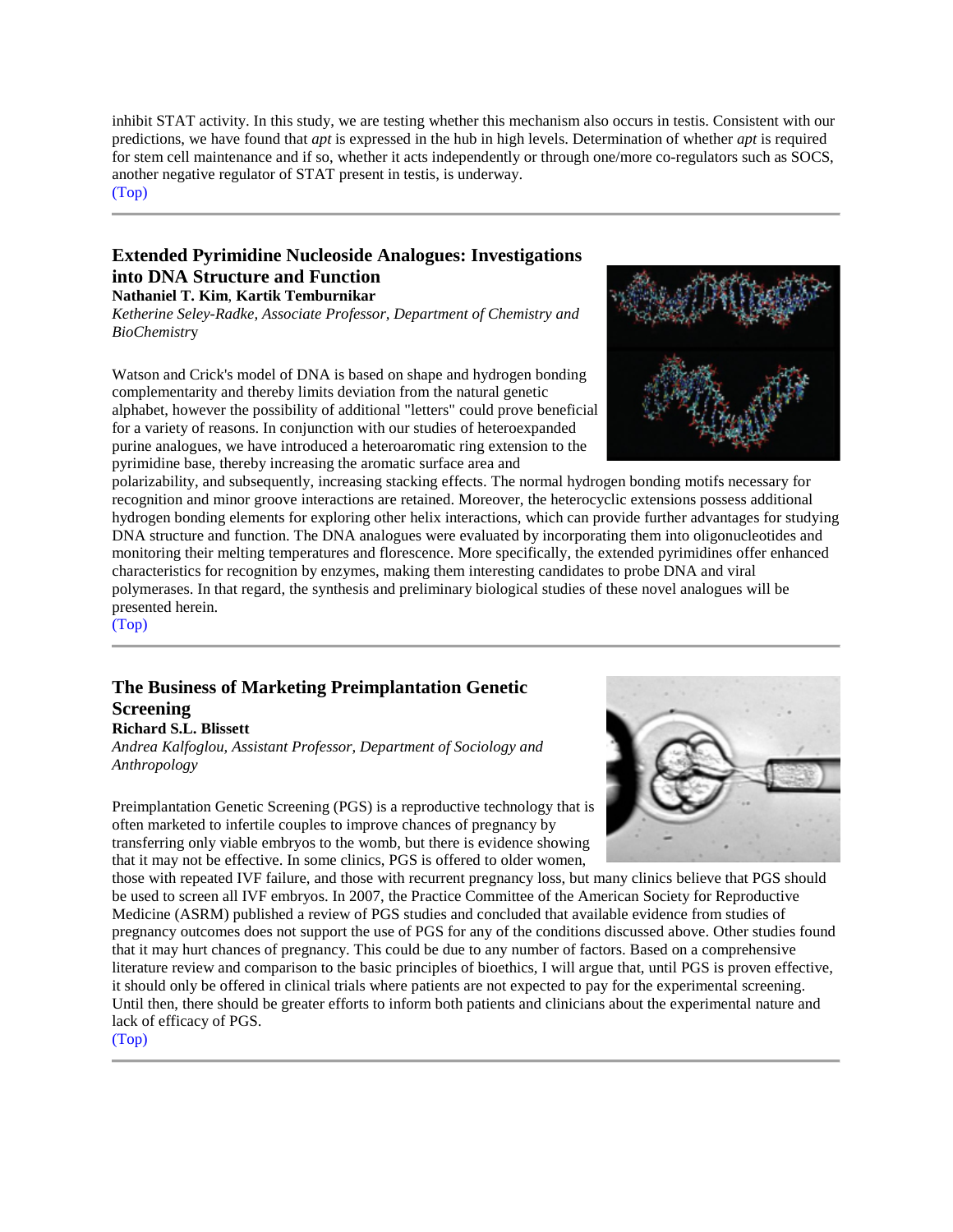#### **"Harlem at its Best": Popular Culture, Nightlife Venues and Emergence of a Queer Subculture during the Harlem Renaissance**

<span id="page-5-1"></span>**Megan M. Hardy**

*Michelle R. Scott, Associate Professor, Department of History*

Few people know that in addition to becoming one of the most populous black communities in the United States, 1920's Harlem also fostered the growth of a queer subculture during the period known as the Harlem Renaissance. This growth was fueled by a combination of factors: twentieth century freedom of sexual expression, popular entertainment, community monetary interests and white pleasure seekers, all of which spawned the emergence of sexualized

nightlife venues with a laissez-faire attitude. In Harlem, the upsurge of rent parties, cabarets and Blues music provided a space for the emerging queer community to openly discourse and publically socialize that may not have existed without the heightened sexualized environment. The formation of this distinctive queer community is most evident in the transition of queer socialization patterns; from mingling alongside heterosexuals at mainstream nightlife entertainment venues, to the usurpation and transformation of dominate culture practices into their own organized functions. While conducting this research, I examined numerous primary sources including: invitations, short stories, period novels, personal essays, four period newspapers and magazines, blues lyrics, and popular art. I also supplemented primary source findings with research from ten historical monographs and five academic journal articles.

[\(Top\)](#page-0-0)

#### <span id="page-5-0"></span>**Cloud-CubeSat: Designing a Picosatellite**

**James Gerity, Tyler Schmitz** *J. Vanderlei Martins, Associate Professor, Department of Physics*

At this time, 3D measurements of cloud structure and thermodynamic properties (vertical distribution of droplet sizes, thermodynamic phase, etc.) are difficult to obtain. Generally, these data are collected during *in situ* aircraft experiments, which typically last several hours. The picture they provide is therefore inaccurate; the structure of the cloud has changed by the

time the measurements are completed. However, these data can be indirectly obtained by measuring optical properties of the cloud; taking a 'picture' of the cloud from a satellite in space allows for a complete view of the cloud at an instant, from which the desired properties can be retrieved and studied using conventional methods. The cost of designing, launching and operating a full-scale satellite is extremely high. With this work we show that these measurements can be performed from a much smaller satellite with the proper sensors. We have created the specifications for a 10x10x30cm 'CubeSat', conforming to guidelines for picosatellites set forth by California Polytechnic with the intent of minimizing the cost of a satellite mission. The UMBC Laboratory for Aerosols, Clouds, and Optics (LACO) has purchased many of the necessary components for this satellite, and performed several tests confirming the feasibility of such a mission.

[\(Top\)](#page-0-0)

#### <span id="page-5-2"></span>**The Development of a Biological Antioxidant Capacity Assay Using Green Fluorescent***E. coli* **Phillip H. Kang**, **Leah Tolosa**

*Leah Tolosa, Research Associate Professor, Department of Chemical and Biochemical Engineering*

Oxidative stress in biological systems can lead to numerous disorders, including Alzheimer's disease, cancer, and heart disease. Antioxidants in food, such as Vitamin C, minimize and prevent the effects of oxidizers.





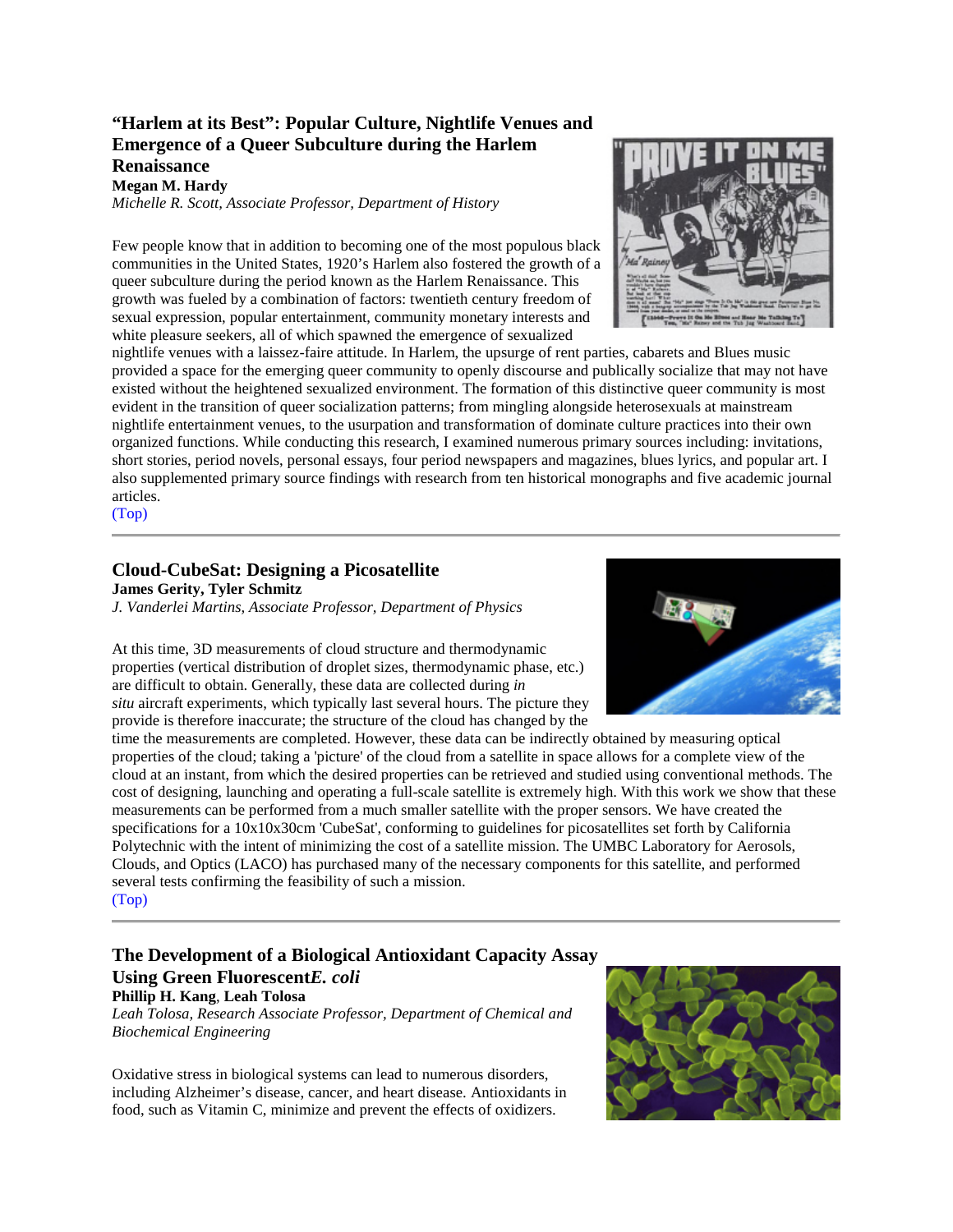Therefore, it is important to determine antioxidant amounts in supplements and food through antioxidant capacity assays. Current methodologies utilize chemical assays that may not reflect bodily responses. Many organisms battle oxidants through inducible responses, such as the SoxRS regulon in *E. coli*. In this study, cell-based assays were designed by fusing genes within the SoxRS regulon (*sodA*, *soxS*) with the green fluorescent protein (GFP) gene in order to quantify antioxidant capacity through fluorescence inhibition at different oxidant and antioxidant concentrations. It was hypothesized that as antioxidant concentration increased, fluorescence would decrease but different genes would not respond identically. The results showed that, at higher antioxidant concentrations and a fixed oxidant concentration, fluorescence inhibition increased for both *sodA::gfp* and *soxS::gfp*. Also, the *sodA::gfp* system supported previous research that it is the most responsive in the SoxRS regulon, and suggests that different genes respond differently to specific antioxidants. Through future research, it may be possible to categorize antioxidants and allow diseases to be treated in a more specific and effective manner. [\(Top\)](#page-0-0)

#### <span id="page-6-0"></span>**Examining Parental Acculturation, Socialization Goals, and the Development of Korean Immigrant Children Annah Seo**

*Charissa S. L. Cheah, Associate Professor, Department of Psychology*

In 2000, there were 1,077,000 Koreans in the U.S.; they were the fifth largest Asian-American ethnic group. However, there is limited research on Korean-American parents and children. This project examined the associations among Korean immigrant mothers' acculturation, parenting socialization goals, and their children's social, emotional, and behavioral outcomes. Ninety-seven Korean immigrant mothers with three- to six-year-old children participated. Mothers were interviewed regarding their long-term socialization goals for

their children and completed questionnaires regarding their behavioral and psychological acculturation levels. The children's teachers also rated their social, emotional, and behavioral development in the classroom. Results revealed that Korean-immigrant mothers valued self-maximization, self-control, decency, lovingness, and proper demeanor goals, in that order. More behaviorally Americanized mothers reported less physical well-being and more personalintegrity child- socialization goals. Mothers who reported socialization goals focusing on personal and economic potential were less likely to have children with conduct and peer relationship problems, whereas children with mothers who reported socialization goals focusing on religious values were less likely to be pro-social. Korean families' immigration experiences, and these findings' potential to inform future research and policies to promote the successful adaptation of Korean immigrant children and their parents, will be discussed. [\(Top\)](#page-0-0)

#### <span id="page-6-1"></span>**Medieval and Renaissance Shawms: An Exploration of Embouchure Meghan Sommers**

*Joseph Morin, Lecturer, Department of Music*

Modern oboes trace their lineage back to shawms, double-reed instruments seen in Europe as far back as the twelfth century. Whereas present-day oboes are played with the double reed between the lips so that the lips can control reed placement, aperture, and a variety of other variables, for shawms the mechanism and degree of lip-control, called*embouchure,* is not clear. Despite

prolific use during the thirteenth through seventeenth centuries, a lack of surviving instruments complete with reeds and pirouettes hampers our understanding of the European medieval and Renaissance shawm. As such, significant disagreement exists among scholars and performers as to the amount of lip control historically employed to play pirouette-bearing instruments. This study includes evaluation and critique of modern texts about shawm-playing in light of consultation with original historical documents, art work, and measurements of surviving original instruments. Consideration is also given to shawms from other parts of the world to see how their performance